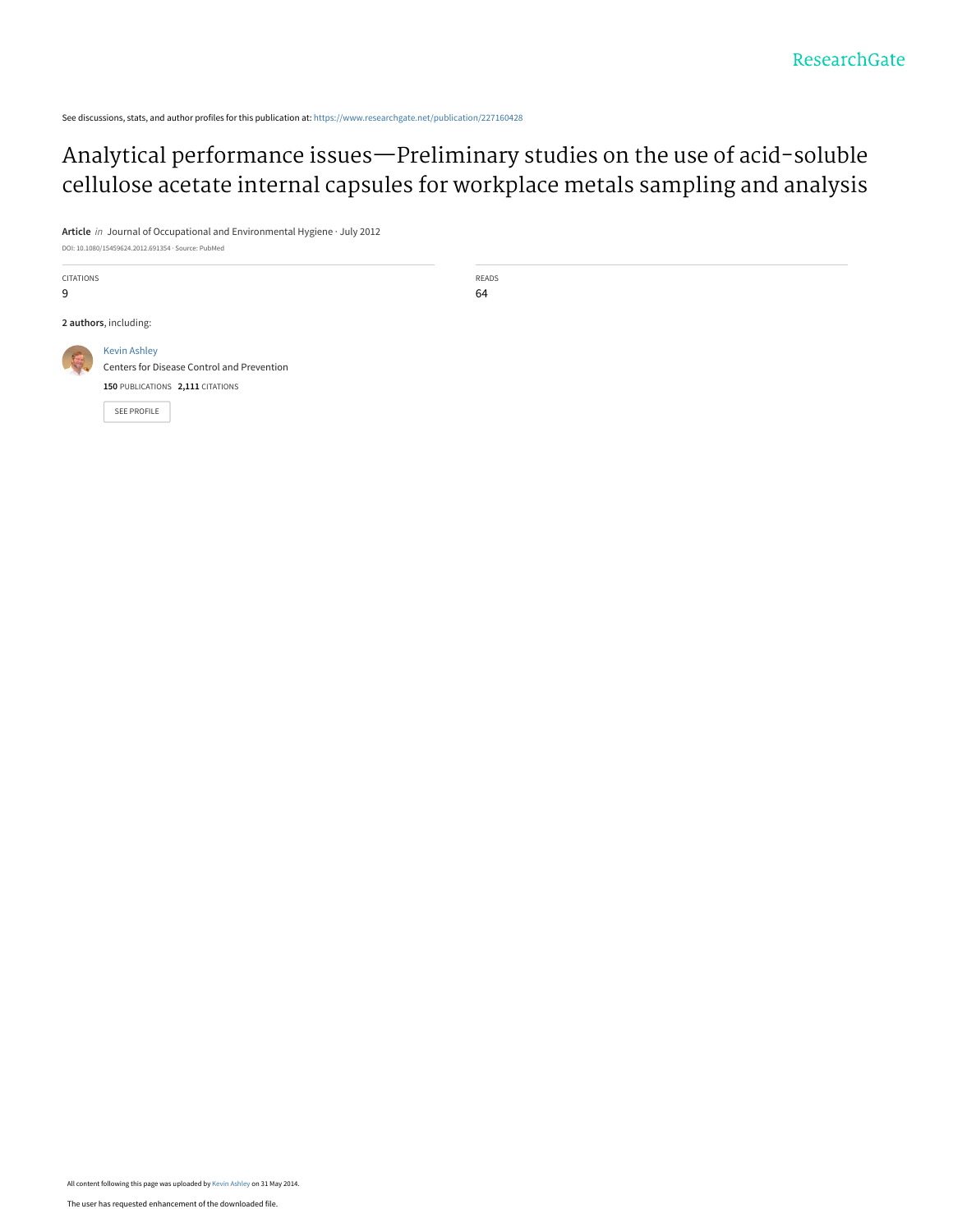

# **Journal of Occupational and Environmental Hygiene**

Publication details, including instructions for authors and subscription information: <http://www.tandfonline.com/loi/uoeh20>

## **Analytical Performance Issues**

Martin Harper <sup>a</sup> & Kevin Ashley <sup>a</sup>

<sup>a</sup> U.S. Department of Health and Human Services, Centers for Disease Control and Prevention, National Institute for Occupational Safety and Health, Morgantown, West Virginia

<sup>b</sup> U.S. Department of Health and Human Services, Centers for Disease Control and Prevention, National Institute for Occupational Safety and Health, Cincinnati, Ohio

Available online: 14 May 2012

**To cite this article:** Martin Harper & Kevin Ashley (2012): Analytical Performance Issues, Journal of Occupational and Environmental Hygiene, 9:7, D125-D129

**To link to this article:** <http://dx.doi.org/10.1080/15459624.2012.691354>

## PLEASE SCROLL DOWN FOR ARTICLE

Full terms and conditions of use:<http://www.tandfonline.com/page/terms-and-conditions>

This article may be used for research, teaching, and private study purposes. Any substantial or systematic reproduction, redistribution, reselling, loan, sub-licensing, systematic supply, or distribution in any form to anyone is expressly forbidden.

The publisher does not give any warranty express or implied or make any representation that the contents will be complete or accurate or up to date. The accuracy of any instructions, formulae, and drug doses should be independently verified with primary sources. The publisher shall not be liable for any loss, actions, claims, proceedings, demand, or costs or damages whatsoever or howsoever caused arising directly or indirectly in connection with or arising out of the use of this material.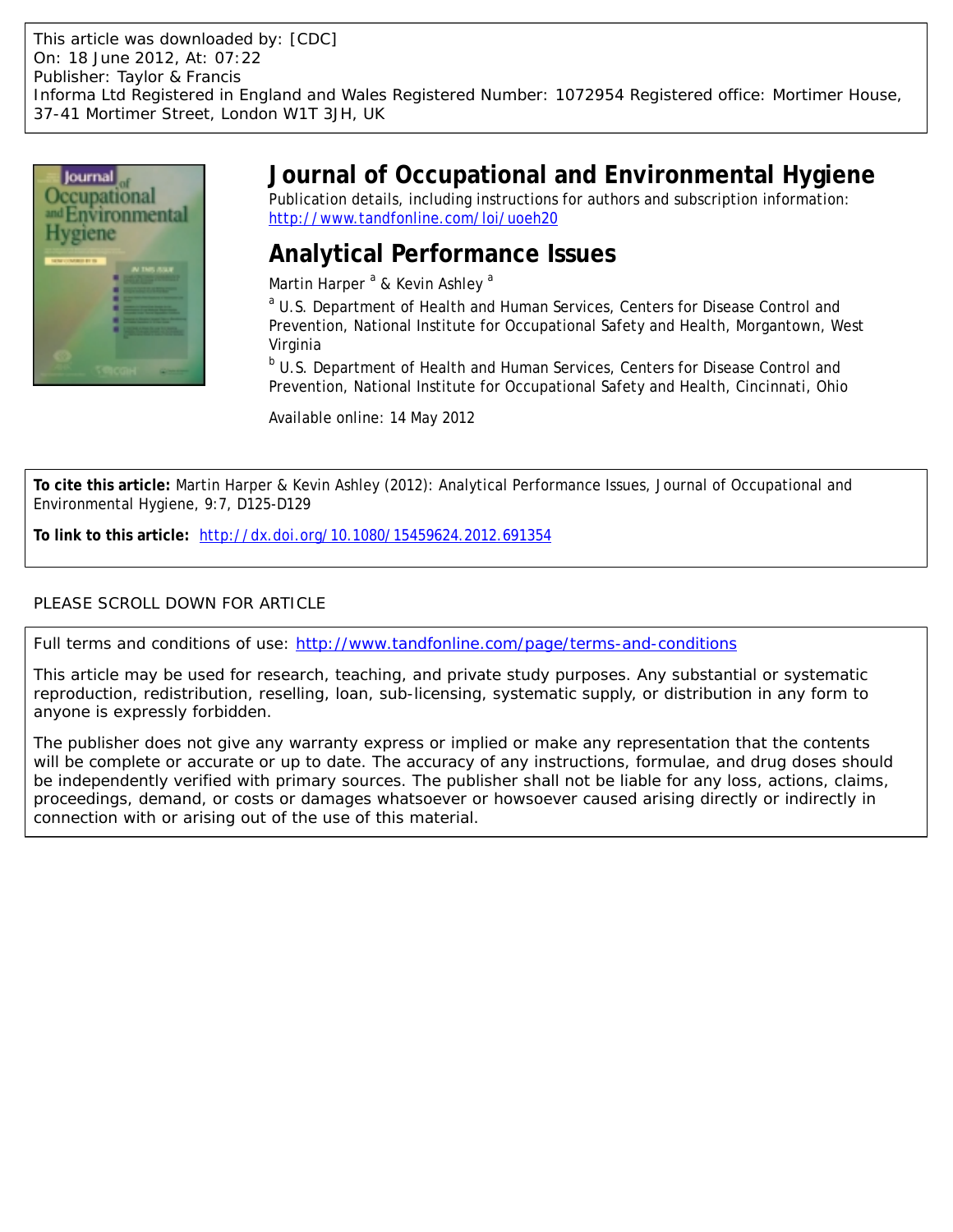**Analytical Performance Issues** Preliminary Studies on the Use of Acid-Soluble Cellulose Acetate Internal Capsules for Workplace Metals Sampling and Analysis

#### **OVERVIEW**

**P** articles entering filter cassettes used to collect samples of aerosol can deposit elsewhere than on the filter. elsewhere than on the filter. One suggested procedure for ensuring that those deposits are included in the analysis is to collect them within an internal capsule that can subsequently be digested along with the filter. An inter-laboratory evaluation was carried out to evaluate the use of cellulosic capsule inserts for their suitability in the determination of trace elements in workplace air samples. The inter-laboratory study (ILS) was performed in accordance with an applicable ASTM International standard practice, ASTM E691, which describes statistical procedures for investigating inter-laboratory precision. Performance evaluation materials consisted of prototype cellulose acetate capsules attached to mixed-cellulose ester filters, which were spiked with lead-containing materials (aqueous salt solutions, certified reference soil and paint) at  $\approx 20$  and  $\approx 50 \mu$ g Pb per sample. Triplicates of each spiked capsule plus media blanks were conveyed to each volunteer laboratory; spiking levels were unknown to the participants. The laboratories were asked to prepare the samples by acid digestion and analyze aliquots of extracted samples by atomic spectrometry procedures described in applicable ASTM International standard test methods D7035 and/or D7439. Participants were then asked to report their data in units of  $\mu$ g per sample. Preliminary inter-laboratory precision and recovery estimates from six participating laboratories demonstrated the utility of the cellulosic capsule inserts for the measurement of sampled trace elements.

#### **INTRODUCTION**

To perform workplace air monitoring in the United States and many other countries, personal samples of airborne particles have historically been collected by pulling air (via suction) through a filter housed in a holder known as a sampler or cassette, and subsequently analyzing the filter deposit.<sup>(1)</sup> However, analysis of only the filter deposit falls short in its ability to properly quantify worker exposures to airborne metals in that it underestimates the airborne exposure, thus potentially giving a false assurance of compliance and protection.(2) This underestimation results from a significant accumulation of sampled particles on internal sampler walls that is not included in many analytical procedures.<sup>(2,3)</sup> A significant mass of material, up to or even exceeding that found on the filter, can be deposited on the internal surfaces

### **Column Editor** Martin Harper

**Reported by** Martin Harper<sup>1</sup> Kevin Ashley<sup>2</sup>

<sup>1</sup>U.S. Department of Health and Human Services, Centers for Disease Control and Prevention, National Institute for Occupational Safety and Health, Morgantown, West Virginia

2U.S. Department of Health and Human Services, Centers for Disease Control and Prevention, National Institute for Occupational Safety and Health, Cincinnati, Ohio

Correspondence to:

Martin Harper, U.S. Department of Health and Human Services, Centers for Disease Control and Prevention, National Institute for Occupational Safety and Health, 1095 Willowdale Road, Morgantown, WV 26505;

e-mail: zzg7@cdc.org

Mention of company names or products does not constitute endorsement by the Centers for Disease Control and Prevention. The findings and conclusions in this article are those of the authors and do not necessarily represent the views of the National Institute for Occupational Safety and Health.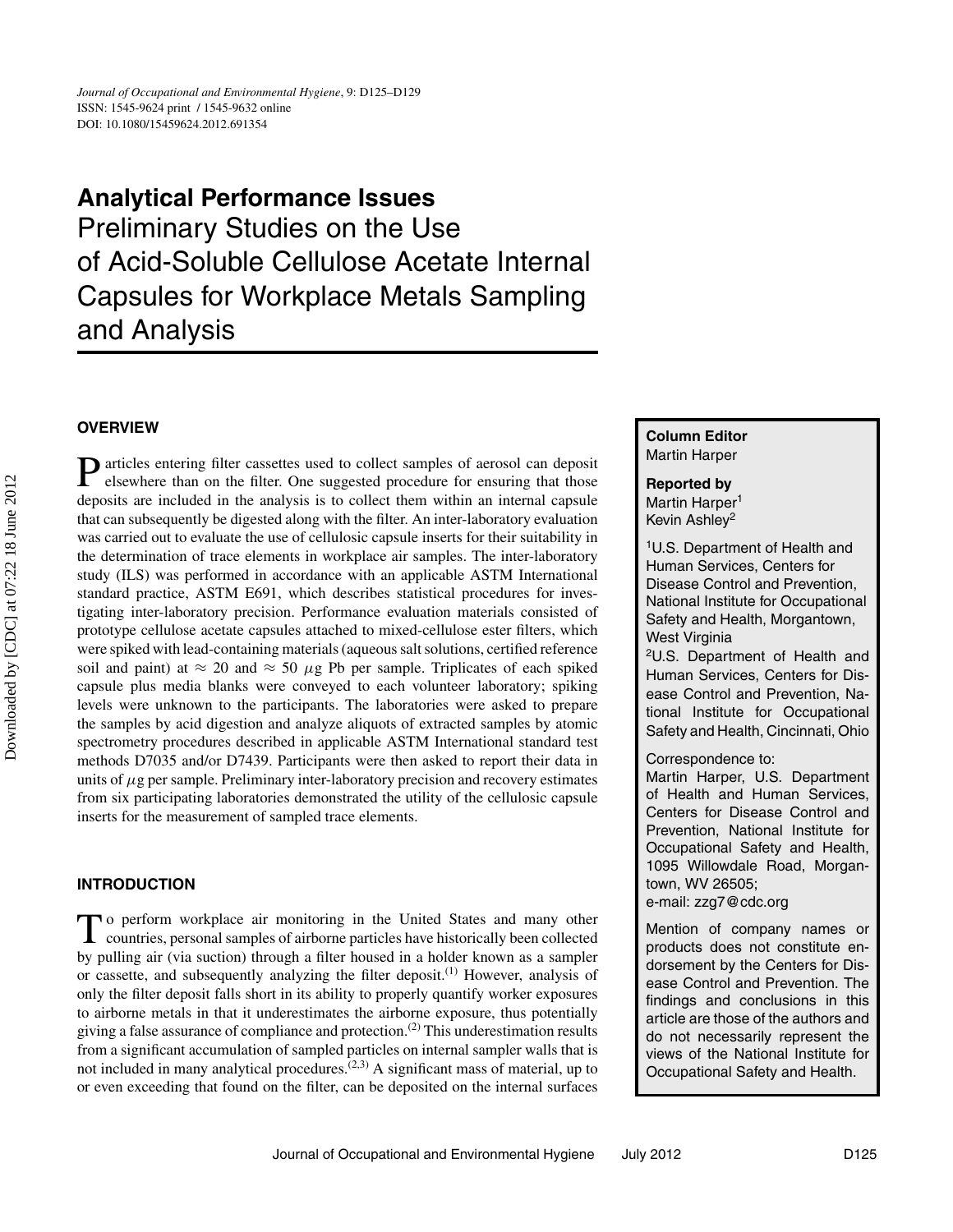

of the air sampling device during sampling and subsequent handling. $(2-8)$  Sampling for airborne metal dusts in occupational environments requires the evaluation of all particles entering the sampler, whether or not they are found on the filter.<sup> $(2-5)$ </sup> Procedures to incorporate this material, such as wip $ing<sup>(4)</sup>$  or rinsing,<sup>(9)</sup> with the filter for subsequent analysis, are labor intensive.

An internal capsule attached to the filter that would contain all collected particles (and could be digested easily without compromising the analysis through background or interference) would be preferable to the use of labor-intensive procedures. Reported here are the results of an investigation using prototype cellulose acetate capsules attached to mixed cellulose ester (MCE) filters. These capsules are similar to those polyvinyl chloride (PVC) capsules currently commercially available and used for gravimetric analysis of collected particulate matter. $(10)$  Following sample collection, the cellulosic internal capsules can be subjected to acid dissolution and subsequent analysis, thereby obviating the need for rinsing or wiping of internal cassette surfaces.

We intend to evaluate and validate a method that accounts for all aerosol particles that enter the sampler, thereby including material that is not otherwise measured by filter-only analysis procedures. The aim of this work was to carry out an inter-laboratory study (ILS) to evaluate the analytical suitability of cellulosic capsule inserts for use with traditional plastic air sampling cassettes. The ILS analysis involved dosing the filter capsule inserts with metal-containing reference materials and submitting them to volunteer laboratories, where the inserts were acid digested and then analyzed for their metal content. It is anticipated that the results from this and subsequent studies will be used in methods that are or will be published in the *NIOSH Manual of Analytical Methods* and through consensus standards bodies such as ASTM International and the International Organization for Standardization (ISO).

#### **EXPERIMENTAL**

#### **Preliminary Studies**

Prototype cellulose acetate internal capsules ("Accu-Caps") attached to 0.8 micron pore size 37-mm MCE filters were provided by SKC, Inc. (Eighty Four, Pa.). These internal capsules are designed to be inserted into 37-mm plastic cassette samplers as shown in Figure 1.

Background elemental levels in prototype cellulosic Accu-Caps—after hotplate digestion in  $HNO<sub>3</sub>/H<sub>2</sub>O<sub>2</sub>$  with subsequent analysis by inductively coupled plasma-atomic emission spectrometry  $(ICP-AES)^{(11)}$  and inductively coupled plasmamass spectrometry  $(ICP-MS)^{(12)}$ — are shown in Table I. These results demonstrated that background levels of metals and metalloids were for the most part insignificant, although for certain elements correction might be required during analysis.

One element of particular importance in this regard is lead (Pb). Samples of cellulose acetate material equivalent to the mass used in preparing Accu-Caps were sent to other laboratories, which returned inconsistent values for lead, up to around  $1+1 \mu$ g (2 standard deviations, SD). Since this value is relatively large with respect to the amount expected on a filter (e.g., 15 *µ*g for a 4-hr sample at the Occupational Safety and Health Administration (OSHA) Action Limit<sup>(4)</sup> of 30  $\mu$ g/m<sup>3</sup>), lead was considered a critical element for the evaluation of cellulosic Accu-Caps.

#### **Inter-Laboratory Analysis**

Two inter-laboratory round-robin trials were undertaken in which cellulosic Accu-Caps spiked with lead-containing material were conveyed to participating laboratories. The interlaboratory trials were carried out according to  $ASTM E691,^{(13)}$ which requires a minimum of six participating laboratories. The first inter-laboratory trial contained samples spiked with solutions of lead acetate, as well as samples doped with 50 mg of powdered reference materials (paints and soils) containing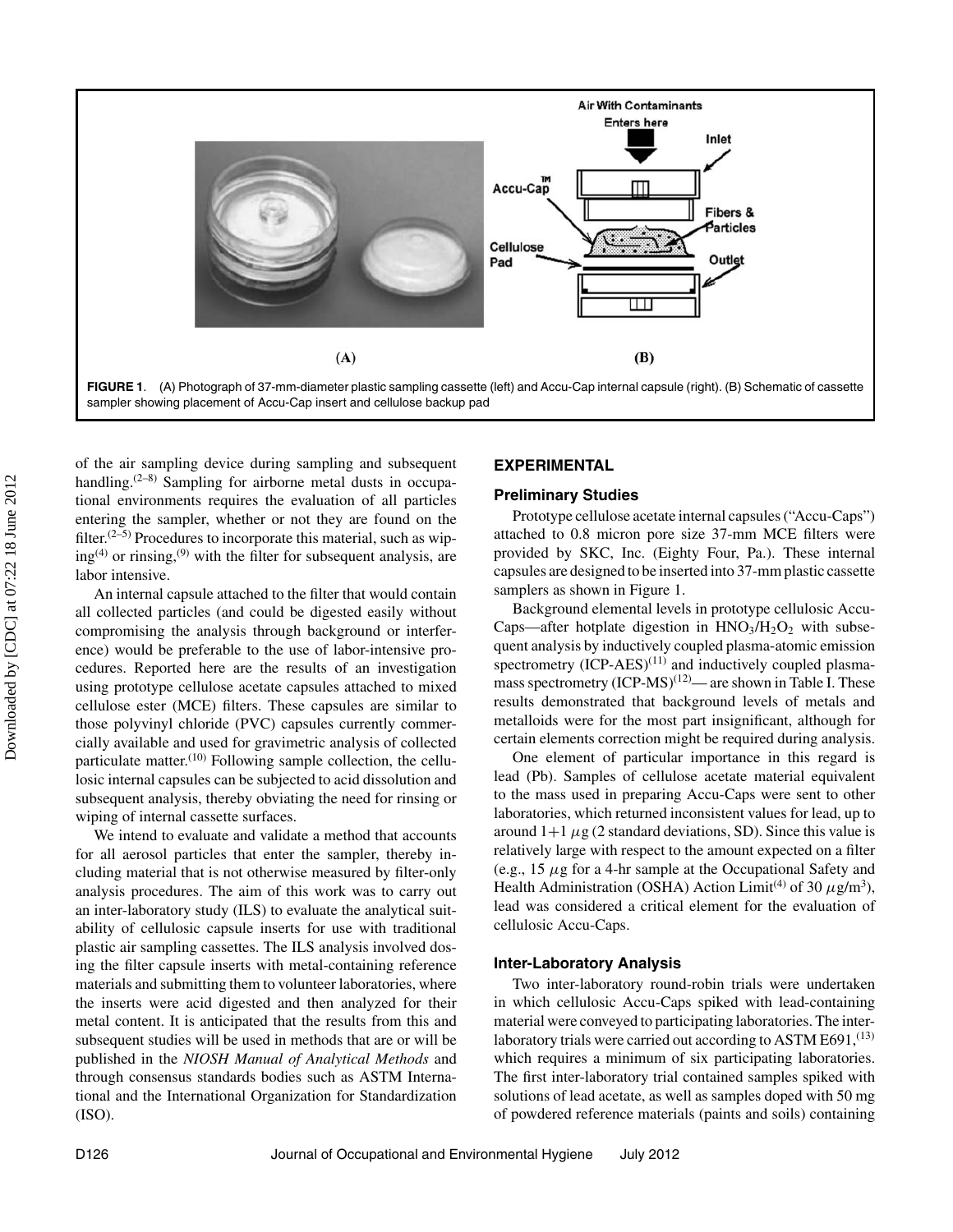| <b>Element</b>                                    | Al        | Sb              | As             | Ba               | Be                       | Cd              | Ca              | $\mathbf{C}$ r                  | C <sub>0</sub>  | <b>Cu</b>        | Fe        | Pb              | Li         |
|---------------------------------------------------|-----------|-----------------|----------------|------------------|--------------------------|-----------------|-----------------|---------------------------------|-----------------|------------------|-----------|-----------------|------------|
| <b>ICP-AES</b><br><b>ICP-MS</b><br><b>Element</b> | 0.1<br>Mg | ND<br>0.2<br>Mn | ND<br>ND<br>Mo | 0.2<br>0.1<br>Ni | ND<br>ND<br>$\mathbf{P}$ | ND.<br>ND.<br>K | 36<br><b>Se</b> | 0.8<br>0.1<br><b>Sr</b>         | ND.<br>ND<br>Tl | 0.2<br>0.2<br>Sn | 1.6<br>Ti | 1.0<br>0.8<br>V | 0.1<br>Zn  |
| <b>ICP-AES</b><br><b>ICP-MS</b>                   | 2.2       | ND.<br>0.1      | ND<br>ND       | ND<br>ND         | 6.4                      | 1.3             | ND.<br>ND       | $\overline{\phantom{0}}$<br>0.1 | ND.<br>ND       | 0.7              | 0.2       | 0.2<br>ND       | 0.5<br>0.4 |

**TABLE I. Mean Results (***µ***g/sample) from Elemental Analysis of Prototype Cellulosic Accu-Caps Analyzed by NIOSH Contract Laboratory (n = 5)**

*Notes:* ND, none detected. Detection limits are not reported here for clarity; typical limits of detection are given in the methods.<sup>(11,12)</sup>

verified loadings of lead prepared by a contract laboratory. The paint and soil reference materials used had been previously prepared to prepare samples for the AIHA® Environmental Lead Proficiency Analytical Testing Program.<sup>(14)</sup>

The second round did not include the filters spiked with lead acetate solution—only additional Accu-Caps fortified with 50 mg of verified loadings of lead-containing paint and soil reference materials. Lead loadings in the spiked Accu-Caps reported by the contract laboratory for quality control purposes are shown in Table II. Note that although the standard deviation for the high lead acetate spikes is larger than that for the other samples, it met the control criterion of being within  $\pm$  5%.

Spiked Accu-Caps loaded into 37-mm plastic cassettes (SKC, Inc.) were transported by commercial courier to CDC/NIOSH for further shipment to eight volunteer laboratories. Participants were requested to carry out digestion and analysis of the Accu-Cap inserts using their preferred procedure(s) in accordance with applicable consensus standards.(11,12) Following analysis, the participants were asked to report their results to the coordinator of the study in units of micrograms of lead per sample.

Seven participants returned results in the first round, but it was obvious from observation and subsequent analytical results that jostling in shipment had caused loss of the spiked dusts from the capsules into the space between the capsule and the cassette. The plugs provided with the cassettes did not reach far enough to also plug the hole in the top of the Accu-Cap. Thus, only the solution-spiked results were evaluated in

**TABLE II. Lead Loadings of Spiked Cellulosic Accu-Cap Samples Analyzed in Inter-Laboratory Trials**

| <b>Sample Spikes</b> | Mean Pb $(\mu g) \pm SD$ |
|----------------------|--------------------------|
| Lead acetate (low)   | $18.0 \pm 1.5$ (n = 4)   |
| Lead acetate (high)  | $42.1 \pm 3.9$ (n = 4)   |
| Soil (low)           | $22.1 \pm 1.0$ (n = 3)   |
| Soil (high)          | $54.5 \pm 2.1$ (n = 3)   |
| Paint (low)          | $21.3 \pm 0.2$ (n = 3)   |
| Paint (high)         | $51.8 \pm 0.6$ (n = 3)   |

this round. One laboratory did not provide results at all, and another reported much higher values than the others; these were considered as outliers. For the second round, longer custom plugs had been obtained for closing the top of the cassettes. However, even with these plugs, the severity of jostling in shipment to certain countries was so great that the dust migration problem was not eliminated. Ultimately, six participants (Table III) returned acceptable results for both rounds. For data presentation, laboratories were identified by code to ensure confidentiality.

#### **RESULTS**

Summarized ILS results for lead measurements of spiked<br>Accu-Caps, aqueous spikes from the first round, and soil and paint spikes from the second round—treated statistically in accordance with ASTM E691<sup>(13)</sup>—are presented in Table IV. In this table,  $s_x$  is the standard deviation of the mean value as estimated by the average of all ILS results for a given material, and the repeatability standard deviation  $s_r$  is the average within-laboratory standard deviation for each reported result. The reproducibility standard deviation  $s_R$  (the pooled within-laboratory and inter-laboratory standard deviation) is

**TABLE III. Volunteer Participants in the Cellulosic Accu-Cap Inter-Laboratory Trials**

| Laboratory                                                              | Location                               |
|-------------------------------------------------------------------------|----------------------------------------|
| Bureau Veritas North America<br>(BVNA)                                  | Novi, Michigan                         |
| Institut de Recherche Robert Sauvé<br>et en Sécurité du Travail (IRSST) | Montréal, Quebec,<br>Canada            |
| Occupational Safety and Health<br>Administration (OSHA)                 | Sandy, Utah                            |
| Savannah River National Laboratory<br>(SRNL)                            | Savannah River Site,<br>South Carolina |
| Statens Arbeidsmiljøinstitutt<br>(STAMI)                                | Oslo, Norway                           |
| Wisconsin Occupational Health<br>Laboratory (WOHL)                      | Madison, Wisconsin                     |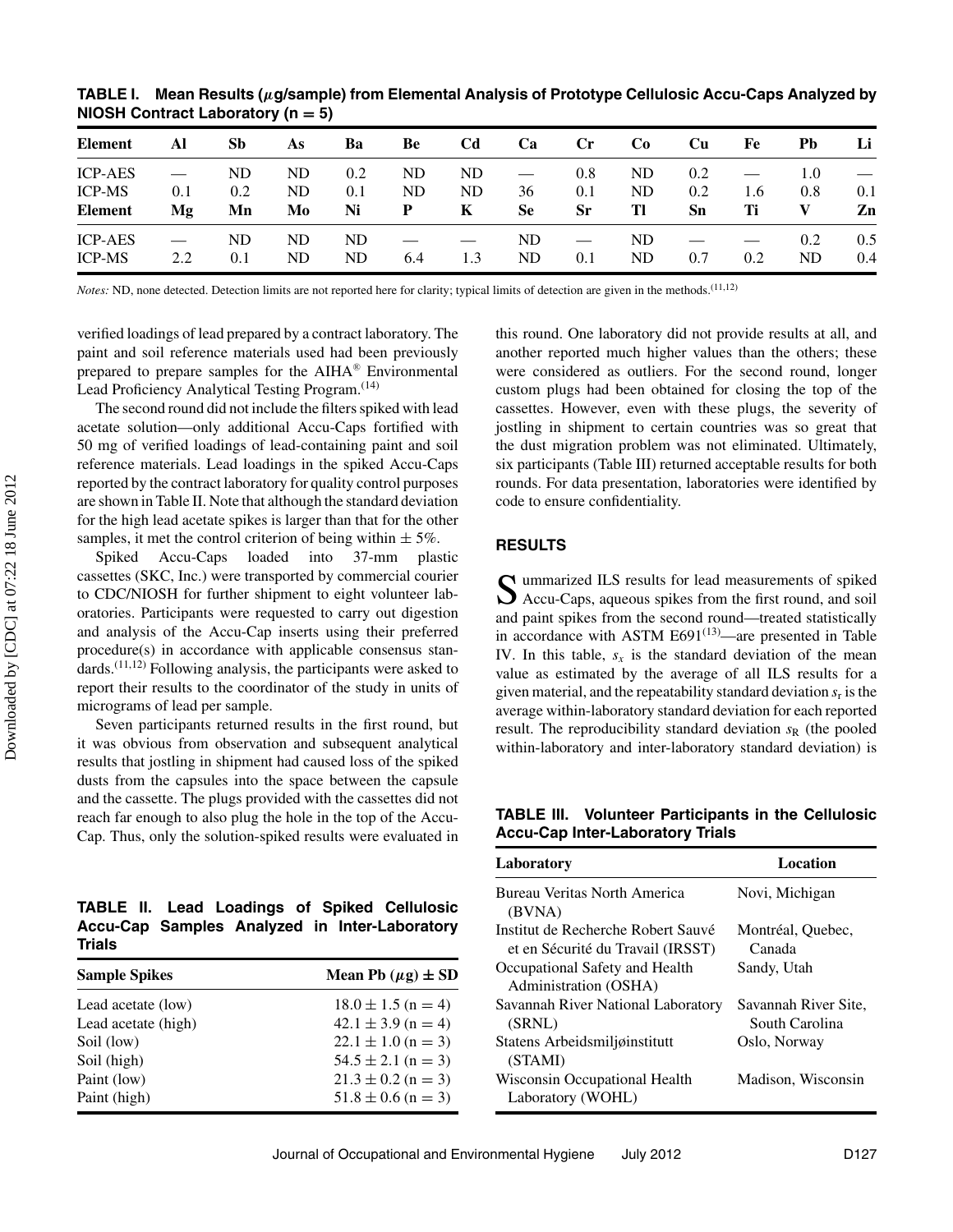| <b>Sample Matrix</b>    | $\bar{x}$ , $\mu$ g Pb | $S_{x}$ | $s_{\rm r}$ | $S_{R}$ | r    | R    | % Recovery (% RSD) |
|-------------------------|------------------------|---------|-------------|---------|------|------|--------------------|
| Lead acetate $(low)^A$  | 18.2                   | 0.99    | 1.83        | 1.83    | 5.13 | 5.13 | 101(5.0)           |
| Lead acetate $(high)^A$ | 37.5                   | 1.92    | 5.73        | 5.73    | 16.1 | 16.1 | 89.1 (4.7)         |
| Soil (low)              | 21.6                   | 2.41    | 1.62        | 2.75    | 4.52 | 7.70 | 97.7(10.2)         |
| Soil (high)             | 49.8                   | 2.62    | 2.42        | 3.28    | 6.76 | 9.18 | 91.3(4.8)          |
| Paint (low)             | 22.2                   | 0.46    | 1.67        | 1.67    | 4.67 | 4.67 | 104(1.9)           |
| Paint $(high)^A$        | 49.2                   | 1.31    | 2.17        | 2.21    | 6.08 | 6.19 | 95.0(2.4)          |

**TABLE IV. ILS Precision Statistics for Lab-Reported Mean Lead Measurements from Spiked Cellulosic Accu-Caps**

*Notes:*  $\bar{x}$  = overall mean (for n = 6 reporting labs);  $s_x$  = standard deviation of the laboratory means around the grand mean;  $s_r$  = repeatability standard deviation;  $s_R$  = reproducibility standard deviation;  $r$  = repeatability;  $R$  = reproducibility; RSD = relative standard deviation ( $s_x \times \bar{x}^{-1}$ ).<br><sup>A</sup>One statistical outlier from a single reporting lab excluded (Q-test,  $P = 0.05$ )

obtained from

$$
s_R = \{(s_x)^2 + [(s_r)^2(n-1)n^{-1}]\}^{1/2}
$$
 (1)

where  $n$  is the number of test results at a particular spiking level.<sup>(13)</sup> Repeatability ( $r = 2.8s_r$ ) is an approximate 95% confidence limit on the within-laboratory variability, while reproducibility  $(R = 2.8s_R)$  is an approximate 95% confidence limit on the pooled within- and between-laboratory variability.

Each laboratory was supplied with three blank Accu-Caps in cassettes in the first round and two in the second round. Variable blank levels of lead in the unspiked capsules (up to 2.5  $\mu$ g Pb) were reported by some laboratories, but the reporting limits of laboratories varied considerably. Many labs had much higher reporting limits, so blank values could not be effectively evaluated, and no blank results are presented. However, blank values when reported were not subtracted from sample values, and thus, any variability contribution from this source is incorporated in the ILS results.

#### **DISCUSSION**

The results of Table IV demonstrate quantitative lead recoveries from the spiked Accu-Caps, as mean recovery was within 100%  $\pm$  10% for most sample matrices. In the case of the high aqueous lead acetate loading, which had the highest variability in the quality assurance samples analyzed by the contractor, the source of the low recovery and high variability is likely to be the preparation of the samples rather than the analysis. The ILS results also showed excellent intra-laboratory precision—given repeatability between  $\approx$ 4 and  $\approx$ 7% for all but the high aqueous spikes—well below typical target maximum repeatability for inter-laboratory analysis of 15–20%.<sup>(15)</sup> Even the repeatability for the high aqueous spikes (16%) is within the desired range. Results for reproducibility are similar (between  $\approx$ 4 and  $\approx$ 10%), although the reproducibility for the high aqueous spikes (16%) is again higher. These data indicate that (1) the use of cellulosic Accu-Cap inserts for sampling and analysis of metals such as lead is a viable and workable methodology for occupational air sampling, and (2) blank results do not appear to contribute to the recovery or the variance. The results are especially encouraging in view of the use of realistic environmental matrices for spiking, and the fact that participating laboratories were free to choose their preferred sample preparation and analysis procedures (within the confines of options given in the standard methods that the labs were asked to follow).

After the problems, due to sample transport during the first ILS round and noted above, changes to the design of the sampler closure were made prior to the second round, which was much more successful. Custom longer plugs that would cover the capsule inlets were requested from the manufacturer. However, it was noticed that the depth to which these plugs entered the top hole of the sampling cassette varied considerably, so that some Accu-Caps were still not being adequately plugged, which resulted in losses of loose material. In addition, some capsules and cassette holes did not line up well enough to allow the plug to penetrate the Accu-Cap, and the plug depressed the dome of the internal capsule. Fifty milligrams is a considerable amount of material that was only loosely placed in the capsule and typical air samples consist of no more than a few milligrams of material more strongly fixed to the substrate by electrostatic forces. However, cakes of sampled aerosols that are easily dislodged from the filter are often observed on air sample filters, so similar losses might still occur with real samples.

We found that some cassettes did not fit tightly together, or that some fitted tightly but with a seal above the edge of the internal capsule. While this did not necessarily lead to losses of material within the cassette, it would likely have led to losses in sampling. $(16)$  Finally, in the development of air samples for the next ILS round, it was noted that about 3% of Accu-Caps had very high pressure drops and were unusable. As has been noted previously, this results from regions with limited porosity within the cellulose ester filter.<sup>(17)</sup> It is an issue generally for filters and not a problem with the capsules containing the filters.

Proper fitting of parts can be assured at source if the manufacturer produces cellulosic Accu-Caps pre-assembled in cassettes. This is reasonable since the mass of cellulose is too variable to allow weighing. Nevertheless, it is recommend that